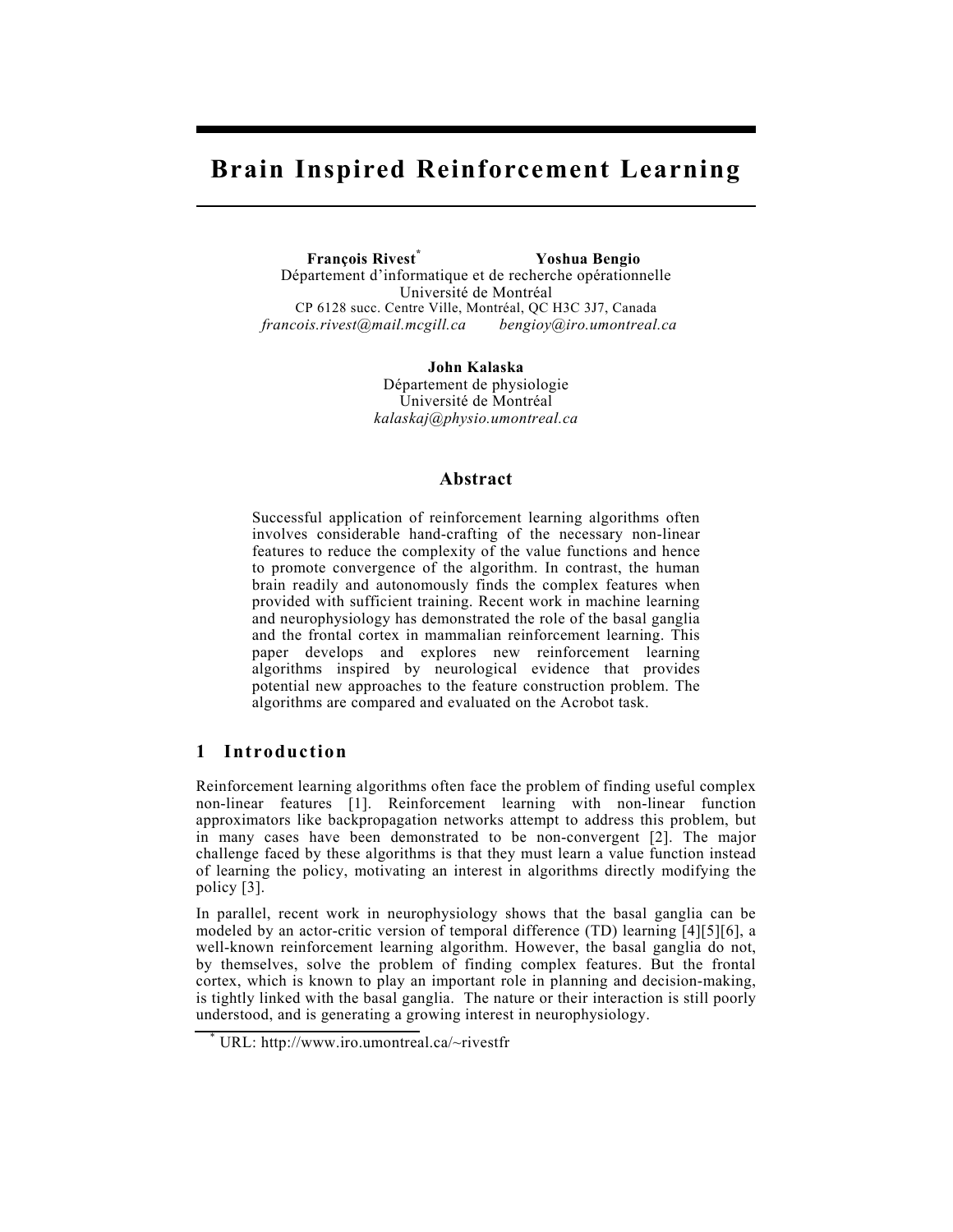This paper presents new algorithms based on current neurophysiological evidence about brain functional organization. It tries to devise biologically plausible algorithms that may help overcome existing difficulties in machine reinforcement learning. The algorithms are tested and compared on the Acrobot task. They are also compared to TD using standard backpropagation as function approximator.

# **2 Biological Background**

The mammalian brain has multiple learning subsystems. Major learning components include the neocortex, the hippocampal formation (explicit memory storage system), the cerebellum (adaptive control system) and the basal ganglia (reinforcement learning, also known as instrumental conditioning).

The cortex can be argued to be equipotent, meaning that, given the same input, any region can learn to perform the same computation. Nevertheless, the frontal lobe differs by receiving a particularly prominent innervation of a specific type of neurotransmitter, namely dopamine. The large frontal lobe in primates, and especially in humans, distinguishes them from lower mammals. Other regions of the cortex have been modeled using unsupervised learning methods such as ICA [7], but models of learning in the frontal cortex are only beginning to emerge.

The frontal dopaminergic input arises in a part of the basal ganglia called ventral tegmental area (VTA) and the substantia nigra (SN). The signal generated by dopaminergic (DA) neurons resembles the effective reinforcement signal of temporal difference (TD) learning algorithms [5][8]. Another important part of the basal ganglia is the striatum. This structure is made of two parts, the matriosome and the striosome. Both receive input from the cortex (mostly frontal) and from the DA neurons, but the striosome projects principally to DA neurons in VTA and SN. The striosome is hypothesized to act as a reward predictor, allowing the DA signal to compute the difference between the expected and received reward. The matriosome projects back to the frontal lobe (for example, to the motor cortex). Its hypothesized role is therefore in action selection [4][5][6].

Although there have been several attempts to model the interactions between the frontal cortex and basal ganglia, little work has been done on learning in the frontal cortex. In [9], an adaptive learning system based on the cerebellum and the basal ganglia is proposed. In [10], a reinforcement learning model of the hippocampus is presented. In this paper, we do not attempt to model neurophysiological data per se, but rather to develop, from current neurophysiological knowledge, new and efficient biologically plausible reinforcement learning algorithms.

# **3 The Model**

All models developed here follow the architecture depicted in Figure 1. The first layer (I) is the input layer, where activation represents the current state. The second layer, the hidden layer (H), is responsible for finding the non-linear features necessary to solve the task. Learning in this layer will vary from model to model. Both the input and the hidden layer feed the parallel actor-critic layers (A and V) which are the computational analogs of the striatal matriosome and striosome, respectively. They represent a linear actor-critic implementation of TD.

The neurological literature reports an uplink from V and the reward to DA neurons which sends back the effective reinforcement signal *e* (dashed lines) to A, V and H. The A action units usually feed into the motor cortex, which controls muscle activation. Here, A's are considered to represent the possible actions. The basal ganglia receive input mainly from the frontal cortex and the dopaminergic signal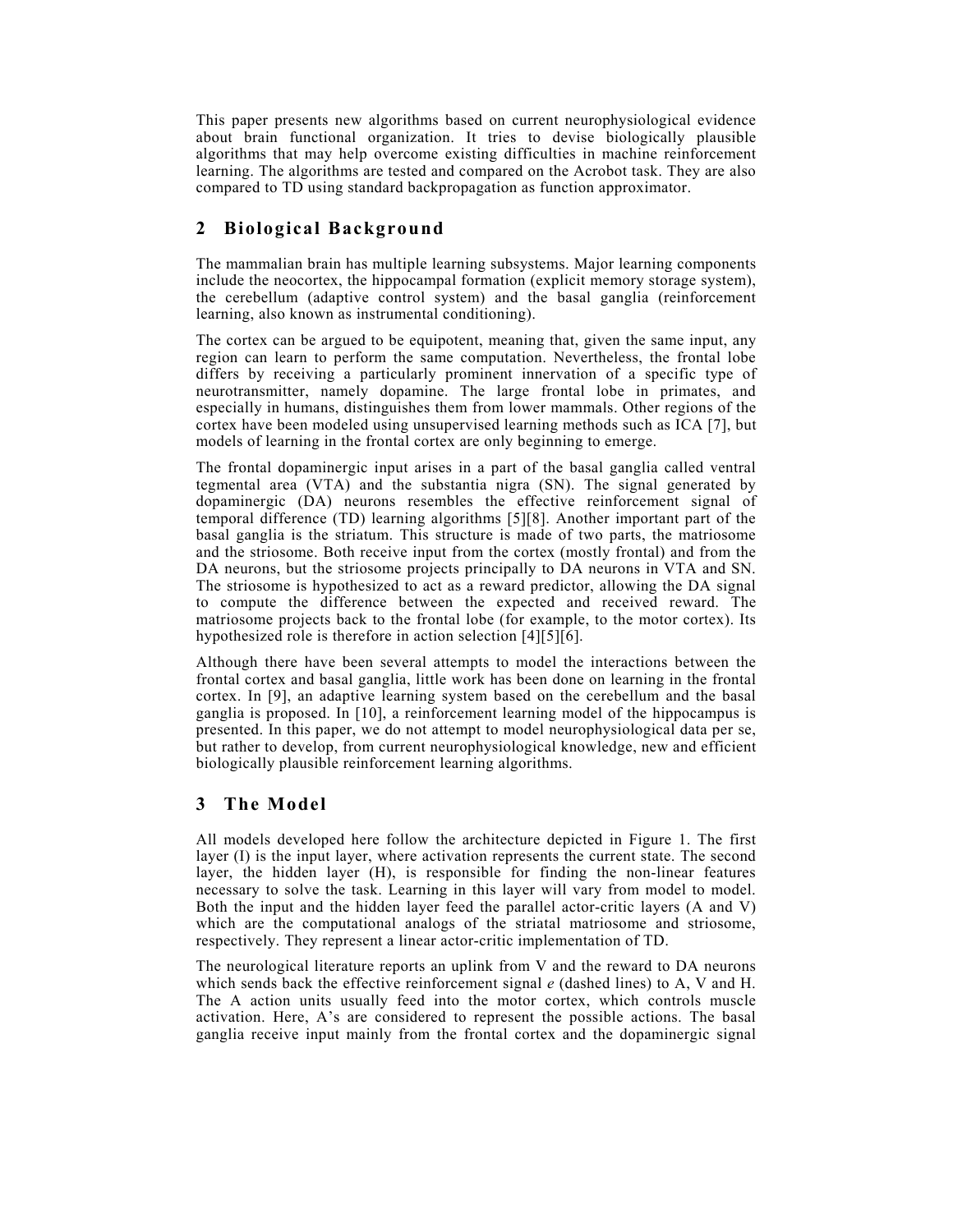(*e*). They also receive some input from parietal cortex (which, as opposed to the frontal cortex, does not receive DA input, and hence, may be unsupervised). H will represent frontal cortex when given *e* and non-frontal cortex when not. The weights *W, v* and *U* correspond to weights into the layers A, V and H respectively (*e* is not weighted).



Figure 1: Architecture of the models.

Let  $x_t$  be the vector of the input layer activations based on the state of the environment at time *t*. Let *f* be the sigmoidal activation function of hidden units in H. Then  $y_t = [f(u_1x_t), ..., f(u_nx_t)]^T$ , the vector of activations of the hidden layer at time *t*, and where  $u_i$  is a row of the weight matrix *U*. Let  $z_t = [x_t^T y_t^T]^T$  be the state description formed by the layers I and H at time *t*.

# **3.1 Actor-critic**

The actor-critic model of the basal ganglia developed here is derived from [4]. It is very similar to the basal ganglia model in [5] which has been used to simulate neurophysiological data recorded while monkeys were learning a task [6]. All units are linear weighted sums of activity from the previous layers. The actor units behave under a winner-take-all rule. The winner's activity settles to 1, and the others to 0. The initial weights are all equal and non-negative in order to obtain an initial optimist policy. Beginning with an overestimate of the expected reward leads every action to be negatively corrected, one after the other until the best one remains. This usually favors exploration.

Then  $V(z_t) = v^T z_t$ . Let  $b_t = W z_t$  be the vector of activation of the actor layer before the winner take all processing. Let  $a_t = argmax(b_{t,i})$  be the winning action index at time  $t$ , and let the vector  $c_t$  be the activation of the layer A after the winner take all processing such that  $c_{t,a} = 1$  if  $a = a_t$ , 0 otherwise.

### **3.1.1 Formal description**

TD learns a function V of the state that should converge to the expected total discounted reward. In order to do so, it updates V such that

 $V(z_{t-1}) \rightarrow E[r_t + \gamma V(z_t)]$ 

where  $r_t$  is the reward at time *t* and *γ* the discount factor. A simple way to achieve that is to transform the problem into an optimization problem where the goal is to minimize:

$$
E = [V(z_{t-1}) - r_t - \gamma V(z_t)]^2
$$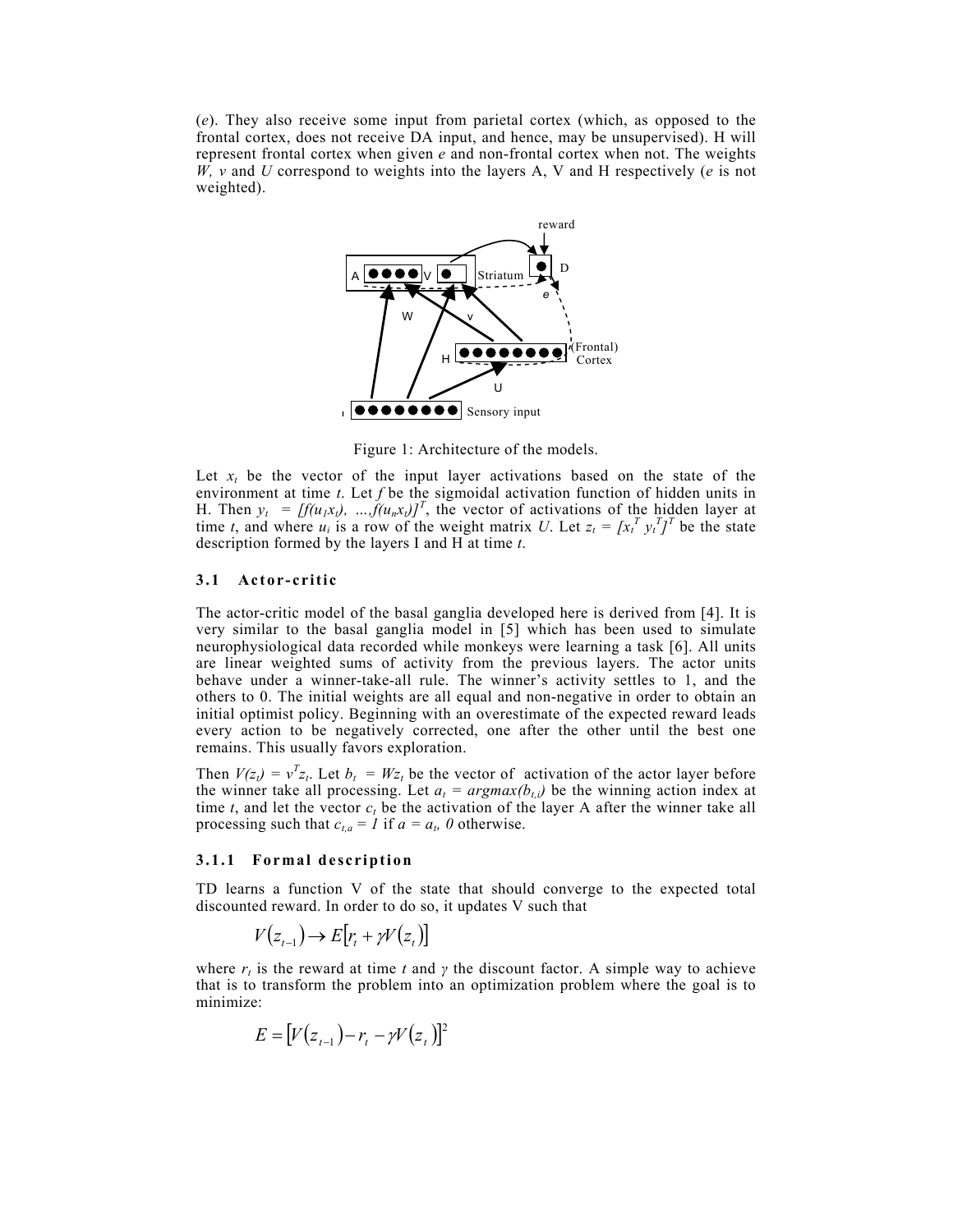It is also useful at this point, to introduce the TD effective reinforcement signal, equivalent to the dopaminergic signal [5]:

$$
e_t = r_t + \gamma V(z_t) - V(z_{t-1})
$$

Thus:  $E = e_t^2$ .

A learning rule for the weights *v* of V can then be devised by finding the gradient of E with respect to the weights *v*. Here, V is the weighted sum of the activity of I and H. Thus, the gradient is given by

$$
\frac{\partial E}{\partial v} = 2e_t \left[ yz_t - z_{t-1} \right]
$$

Adding a learning rate and negating the gradient for minimization gives the update:

$$
\Delta v = \alpha e_t \left[ z_{t-1} - \gamma z_t \right]
$$

Developing a learning rule for the actor units and their weights *W* using a cost function is a bit more complex. One approach is to use the tri-hebbian rule

$$
\Delta W = \alpha e_t c_{t-1} z_{t-1}^T
$$

Remark that only the row vector of weights of the winning action is modified.

This rule was first introduced, but not simulated, in [4]. It associates the error *e* to the last selected action. If the reward is higher than expected  $(e > 0)$ , than the action units activated by the previous state should be reinforced. Conversely, if it is less than expected  $(e < 0)$ , than the winning actor unit activity should be reduced for that state. This is exactly what this tri-hebbian rule does.

### **3.1.2 Biological justification**

[4] presented the first description of an actor-critic architecture based on data from the basal ganglia that resemble the one here. The major difference is that the V update rule did not use the complete gradient information.

A similar version was also developed in [5], but with little mathematical justification for the update rule. The model presented here is simpler and the critic update rule is basically the same, but justified neurologically. Our model also has a more realistic actor update rule consistent with neurological knowledge of plasticity in the corticostriatal synapses [11] (H to V weights). The main purpose of the model presented in [5] was to simulate dopaminergic activity for which V is the most important factor, and in this respect, it was very successful [6].

### **3.2 Hidden Layer**

Because the reinforcement learning layer is linear, the hidden layer must learn the necessary non-linearity to solve the task. The rules below are attempts at neurologically plausible learning rules for the cortex, assuming it has no clear supervision signal other than the DA signal for the frontal cortex. All hidden units weight vectors are initialized randomly and scaled to norm 1 after each update.

# • **Fixed random**

This is the baseline model to which the other algorithms will be compared. The hidden layer is composed of randomly generated hidden units that are not trained.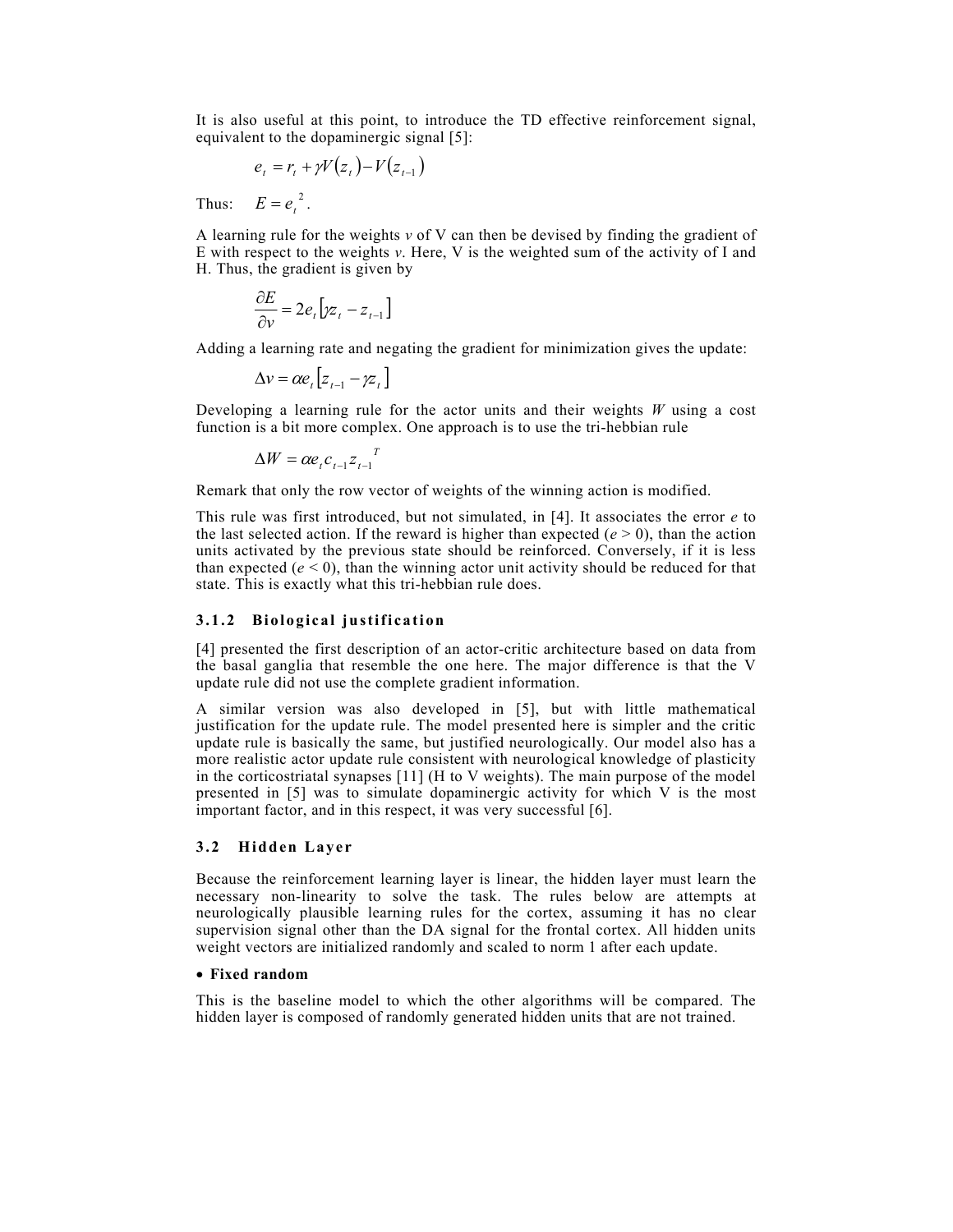#### • **ICA**

In [7], the visual cortex was modeled by an ICA learning rule. If the non-frontal cortex is equipotent, then any region of the cortex could be successfully modeled using such a generic rule. The idea of combining unsupervised learning with reinforcement learning has already proven useful [1], but the unsupervised features were trained prior to the reinforcement training. On the other hand, [12] has shown that different systems of this sort could learn concurrently. Here, the ICA rule from [13] will be used as the hidden layer. This means that the hidden units are learning to reproduce the independent source signals at the origin of the observed mixed signal.

### • **Adaptive ICA (***e***-ICA)**

If H represents the frontal cortex, then an interesting variation of ICA is to multiply its update term by the DA signal *e*. The size of *e* may act as an adaptive learning rate whose source is the reinforcement learning system critic. Also, if the reward is less than expected  $(e < 0)$ , the features learned by the ICA unit may be more counterproductive than helpful, and *e* pushes the learning away from those features.

#### • *e***-gradient method**

Another possible approach is to base the update rule on the derivative of the objective function E applied to the hidden layer weights *U*, but constraining the update rule to only use information available locally. Let  $f'$  be the derivative of  $f$ , then the gradient of  $E$  with respect to  $U$  is approximated by:

$$
\frac{\partial E}{\partial u_i} = 2e_t \big[ \mathcal{W}_i f'(u_i x_t) x_t - v_i f'(u_i x_{t-1}) x_{t-1} \big]
$$

Negating the gradient for minimization, adding a learning rate and removing the non-local weight information, gives the weight update rule:

$$
\Delta u_i = \alpha e_t \big[ f'(u_i x_{t-1}) x_{t-1} - \gamma f'(u_i x_t) x_t \big]
$$

Using the value of the weights *v* would lead to a rule that use non-local information. The cortex is unlikely to have this and might consider all the weights in  $\nu$  to be equal to some constant.

To avoid neurons all moving in the same direction uniformly, we encourage the units on the hidden layer to minimize their covariance. This can be achieved by adding an inhibitory neuron. Let  $q_t$  be the average activity of the hidden units at time *t*, i.e., the inhibitory neuron activity. Let  $\overline{q}$ , be the moving exponential average of *qt*. Since

$$
Var[q_t] = \frac{1}{n^2} \sum_{i,j} cov(y_{t,i}, y_{t,j}) \cong TimeAverage((q_t - \overline{q}_t)^2)
$$

and ignoring the  $f$ 's non-linearity, the gradient of the  $Var[q_t]$  with respect to the weights *U* is approximated by:

$$
\frac{\partial Var[q_t]}{\partial u_i} = 2(q_t - \overline{q}_t)x_i
$$

Combined with the previous equation, this results in a new update rule:

$$
\Delta u_i = \alpha e_t \left[ f'(u_i x_{t-1}) x_{t-1} - \gamma f'(u_i x_t) x_t \right] + \alpha \left[ \overline{q}_t - q_t \right] x_t
$$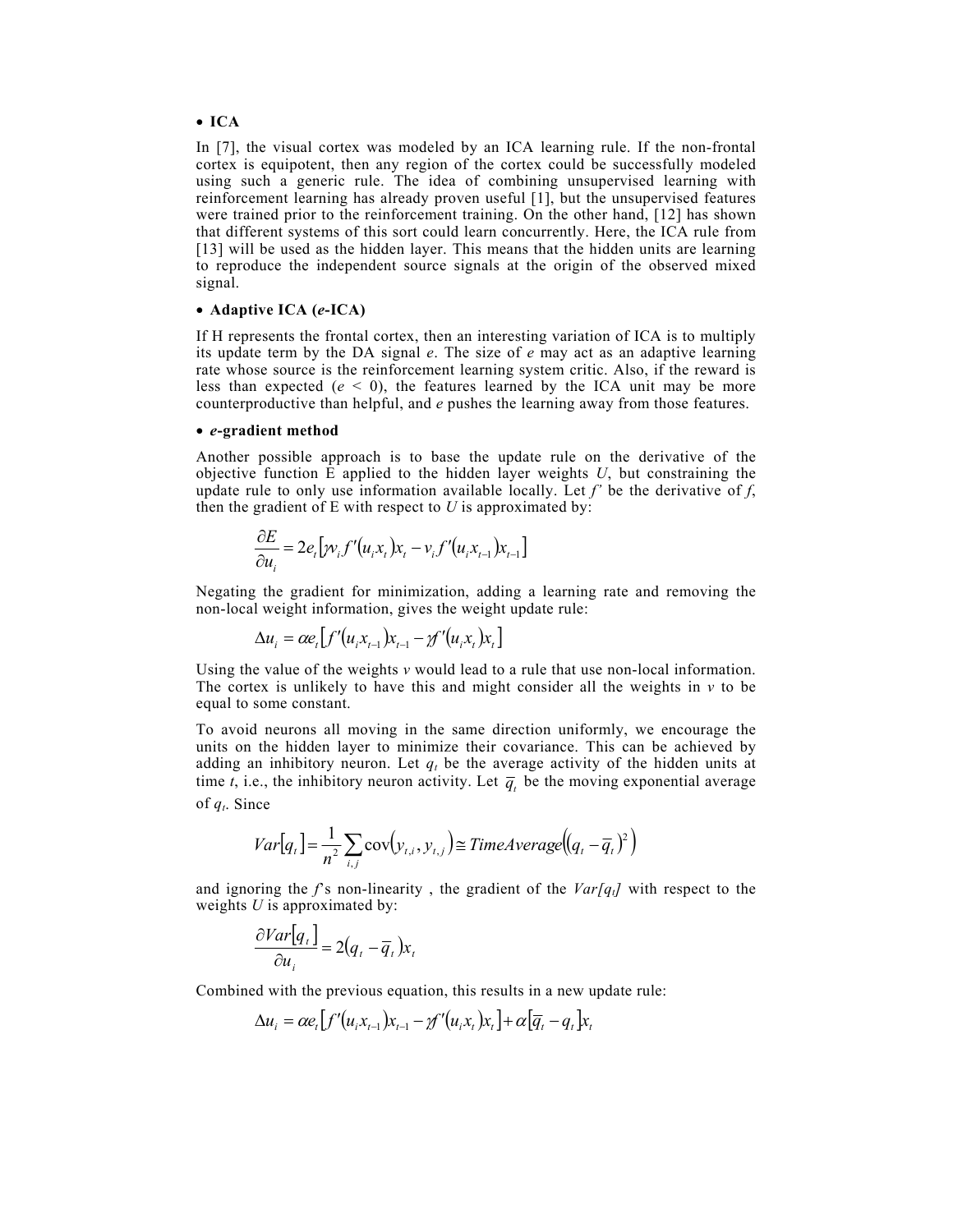When allowing the discount factor to be different on the hidden layer, we found that  $\gamma = 0$  gave much better results (*e*-gradient(0)).

# **4 Simulations & Results**

All models of section 3 were run on the Acrobot task [8]. This task consists of a two-link pendulum with torque on the middle joint. The goal is to bring the tip of the second pole in a totally upright position.

### **4.1 The task: Acrobot**

The input was coded using 12 equidistant radial basis functions for each angle and 13 equidistant radial basis functions for each angular velocity, for a total of 50 nonnegative inputs. This somewhat simulates the input from joint-angle receptors. A reward of 1 was given only when the final state was reached (in all other case, the reward of an action was 0). Only 3 actions were available (3 actor units), either -1, 0 or 1 unit of torque. The details can be found in [8].

50 networks with different random initialization where run for all models for 100 episodes (an episode is the sequence of steps the network performs to achieve the goal from the start position). Episodes were limited to 10000 steps. A number of learning rate values were tried for each model (actor-critic layer learning rate, and hidden layer learning rate). The selected parameters were the ones for which the average number of steps per episode plus its standard deviation was the lowest. All hidden layer models got a learning rate of 0.1.

#### **4.2 Results**

Figure 2 displays the learning curves of every model evaluated. Three variables were compared: overall learning performance (in number of steps to success per episode), final performance (number of steps on the last episode), and early learning performance (number of steps for the first episode).



Figure 2: Learning curves of the models. episode with 95% confidence interval.

Figure 3: Average number of steps per

# **4.2.1 Space under the learning curve**

Figure 3 shows the average steps per episode for each model in decreasing order. All models needed fewer steps on average than baseline (which has no training at the hidden layer). In order to assess the performance of the models, an ANOVA analysis of the average number of steps per episode over the 100 episodes was performed. Scheffé post-hoc analysis revealed that the performance of every model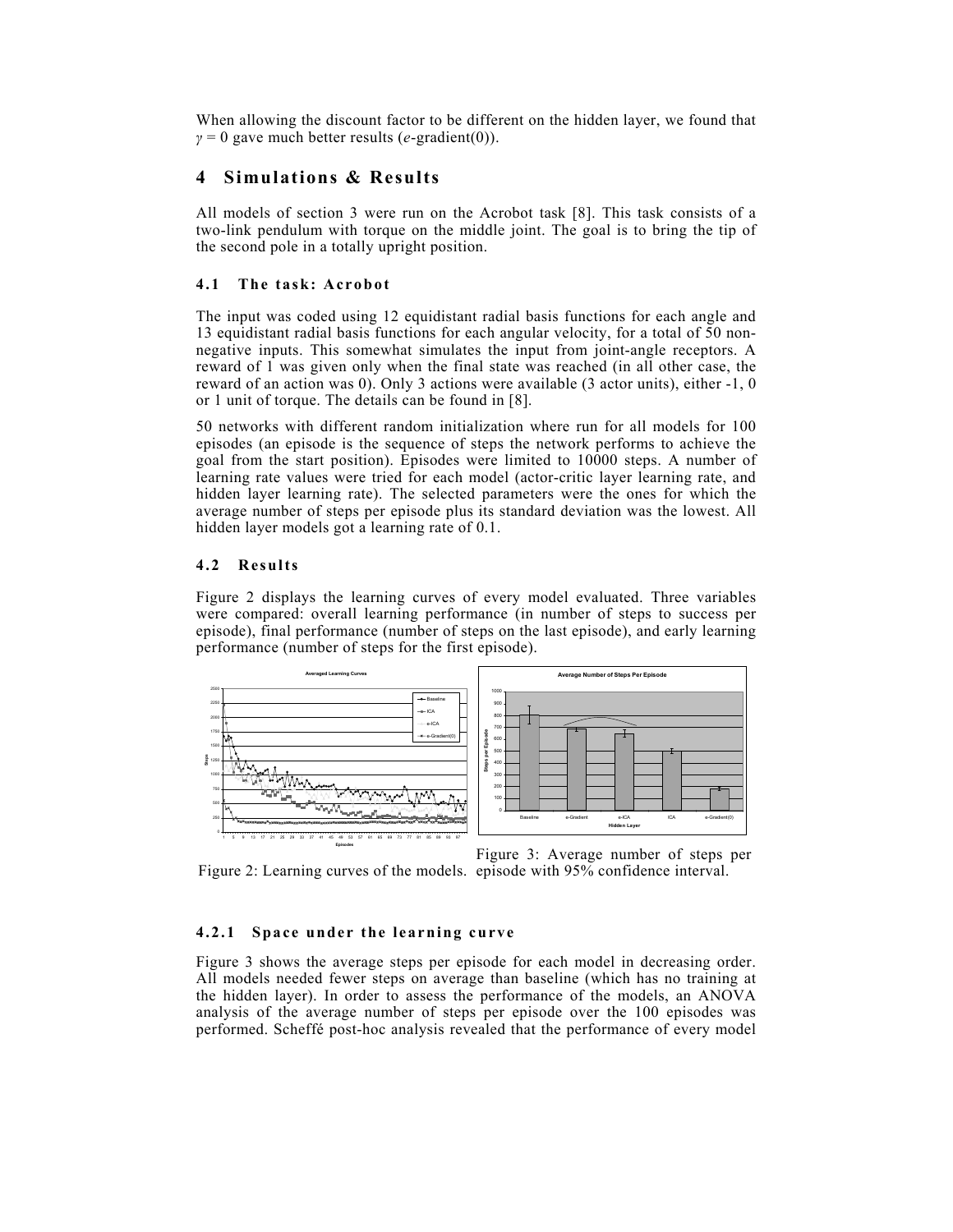was significantly different from every other, except for *e*-gradient and *e*-ICA (which are not significantly different from each other).

# **4.2.2 Final performance**

ANOVA analysis was also used to determine the final performance of the models, by comparing the number of steps on the last episode. Scheffé test results showed that all but *e*-ICA are significantly better than the baseline. Figure 4 shows the results on the last episode in increasing order. The curved lines on top show the homogeneous subsets.



Figure 4: Number of steps on the last Figure 5: Number of steps on the first episode with 95% confidence interval. episode with 95% confidence interval.

# **4.2.3 Early learning**

Figure 2 shows that the models also differed in their initial learning. To assess how different those curves are, an ANOVA was run on the number of steps on the very first episode. Under this measure, *e*-gradient(0) and *e*-ICA were significantly faster than the baseline and ICA was significantly slower (Figure 5).

It makes sense for ICA to be slower at the beginning, since it first has to stabilize for the RL system to be able to learn from its input. Until the ICA has stabilized, the RL system has moving inputs, and hence cannot learn effectively. Interestingly, *e-*ICA was protected against this effect, having a start-up significantly faster than the baseline. This implies that the *e* signal could control the ICA learning to move synergistically with the reinforcement learning system.

# **4.3 External comparison**

Acrobot was also run using standard backpropagation with TD and  $\varepsilon$ -Greedy policy. In this setup, a neural network of 50 inputs, 50 hidden sigmoidal units, and 1 linear output was used as function approximator for V. The network had cross-connections and its weights were initialized as in section 3 such that both architectures closely matched in terms of power. In this method, the RHS of the TD equation is used as a constant target value for the LHS. A single gradient was applied to minimize the squared error after the result of each action. Although not different from the baseline on the first episode, it was significantly worst on overall and final performance, unable to constantly improve. This is a common problem when using backprop networks in RL without handcrafting the necessary complex features. We also tried SARSA (using one network per action), but results were worst than TD.

The best result we found in the literature on the exact same task are from [8]. They used  $SARSA(\lambda)$  with a linear combination of tiles. Tile coding discretized the input space into small hyper-cubes and few overlapping tilings were used. From available reports, their first trial could be slower than *e*-gradient(0) but they could reach better